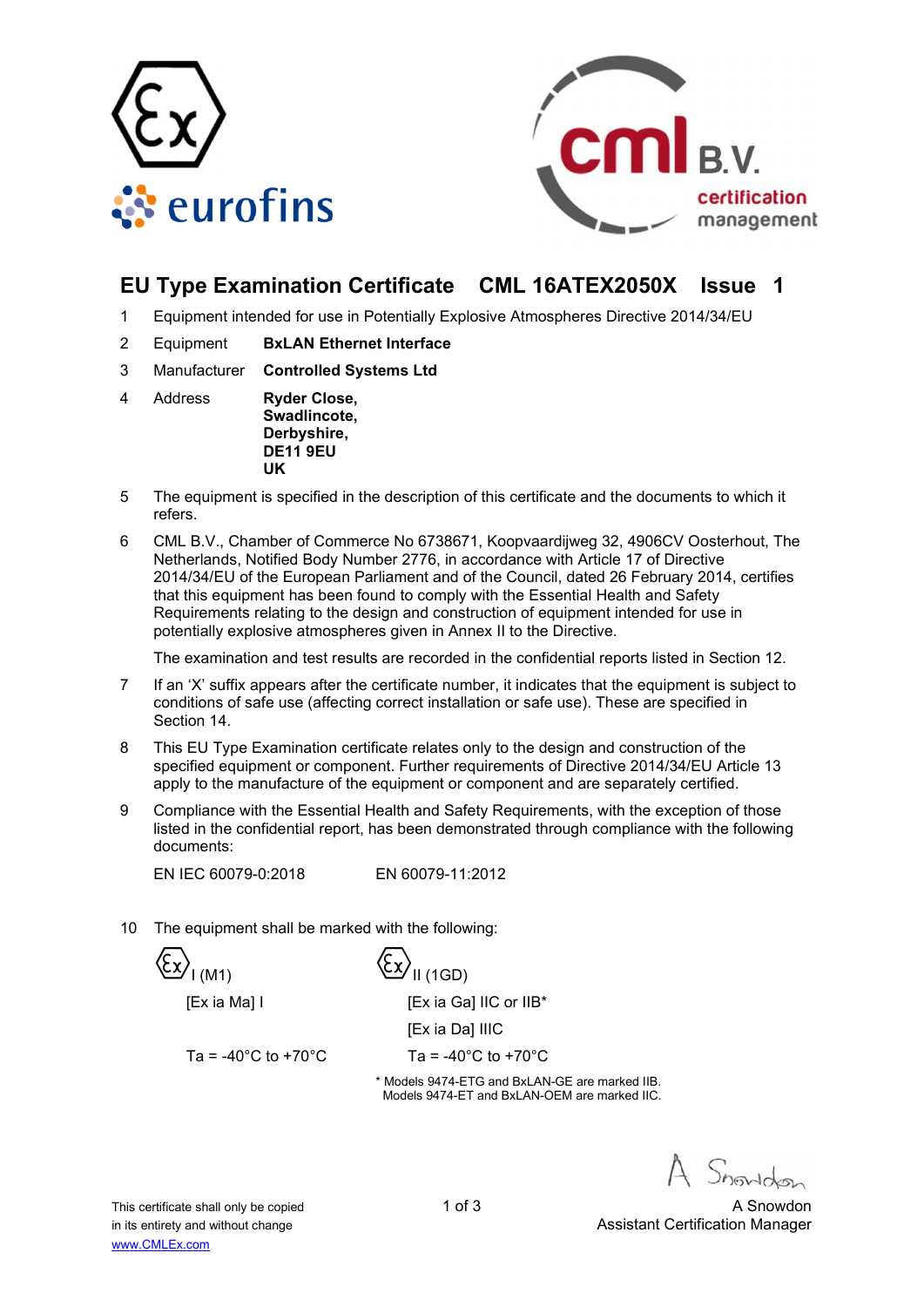



## **11 Description**

The BxLAN Ethernet Interfaces are associated apparatus and are intrinsically safe interface devices which allow Ethernet to be extended into hazardous areas. The interfaces are intended to be incorporated into other larger apparatus, or may be supplied as stand-alone, boxed equipment. The following models are available:

| Part no.         | Data rate  | Configuration                              | Suitable groups        |
|------------------|------------|--------------------------------------------|------------------------|
| 9474-ETG         | Gigabit    | Boxed version                              | I, IIA, IIB, IIIC      |
| 9474-ET          | 10/100Mbps | Boxed version                              | I, IIA, IIB, IIC, IIIC |
| BxLAN-GE         | Gigabit    | PCB without enclosure                      | I, IIA, IIB, IIIC      |
| <b>BxLAN-OEM</b> | 10/100Mbps | PCB without enclosure (optional<br>covers) | I, IIA, IIB, IIC, IIIC |

Intrinsic safety is achieved by limiting the energy which can be transferred from the safe area to the hazardous area.

The equipment has the following safety description:

Safe area side SK1/PL1:  $Um = 250 V$ 

Hazardous area side SK2/PL2:

| 10/100Mbps versions |          | <b>Gigabit versions</b> |     |          |
|---------------------|----------|-------------------------|-----|----------|
| $=$                 | 6.0V     | U٥                      |     | 6.0V     |
| $=$                 | 2.24A    | lo                      | $=$ | 4.48 A   |
| $=$                 | 1.16W    | Po                      | $=$ | 2.32 W   |
| $=$                 | 0.504 uF | Ci                      | $=$ | 0.504 uF |
| $=$                 | O        | Ιi                      | $=$ |          |
| $=$                 | 6.51V    | Ui                      |     | 6.51V    |
|                     |          |                         |     |          |

The capacitance and either the inductance or the inductance to resistance ratio (L/R) of the load connected to the hazardous area terminals must not exceed the following values:

| <b>Version</b> | Group           | Capacitance Co $(\mu F)$ | <b>Or</b><br>Inductance Lo $(\mu H)$ |  | L/R ratio ( $\mu$ H/ohm) |
|----------------|-----------------|--------------------------|--------------------------------------|--|--------------------------|
| 10/100Mbps     |                 | 999                      | 93.0                                 |  | 139                      |
| 10/100Mbps     | <b>IIA</b>      | 999                      | 56.7                                 |  | 70.8                     |
| 10/100Mbps     | <b>IIB/IIIC</b> | 999                      | 28.3                                 |  | 42.2                     |
| 10/100Mbps     | IIС             | 39                       | 7.1                                  |  | 10.6                     |
| Gigabit        |                 | 999                      | 23.3                                 |  | 69.5                     |
| Gigabit        | lia             | 999                      | 14.2                                 |  | 35.4                     |
| Gigabit        | <b>IIB/IIIC</b> | 999                      | 7.1                                  |  | 21.1                     |

This certificate shall only be copied 2 of 3 Version: 2.0 Approval: Approved The above figures are based on the output voltage  $U_0 = 6.0$  V and output current  $I_0 = 2.24$  A or 4.48 A, and if any higher voltage or current is connected, these should be adjusted accordingly.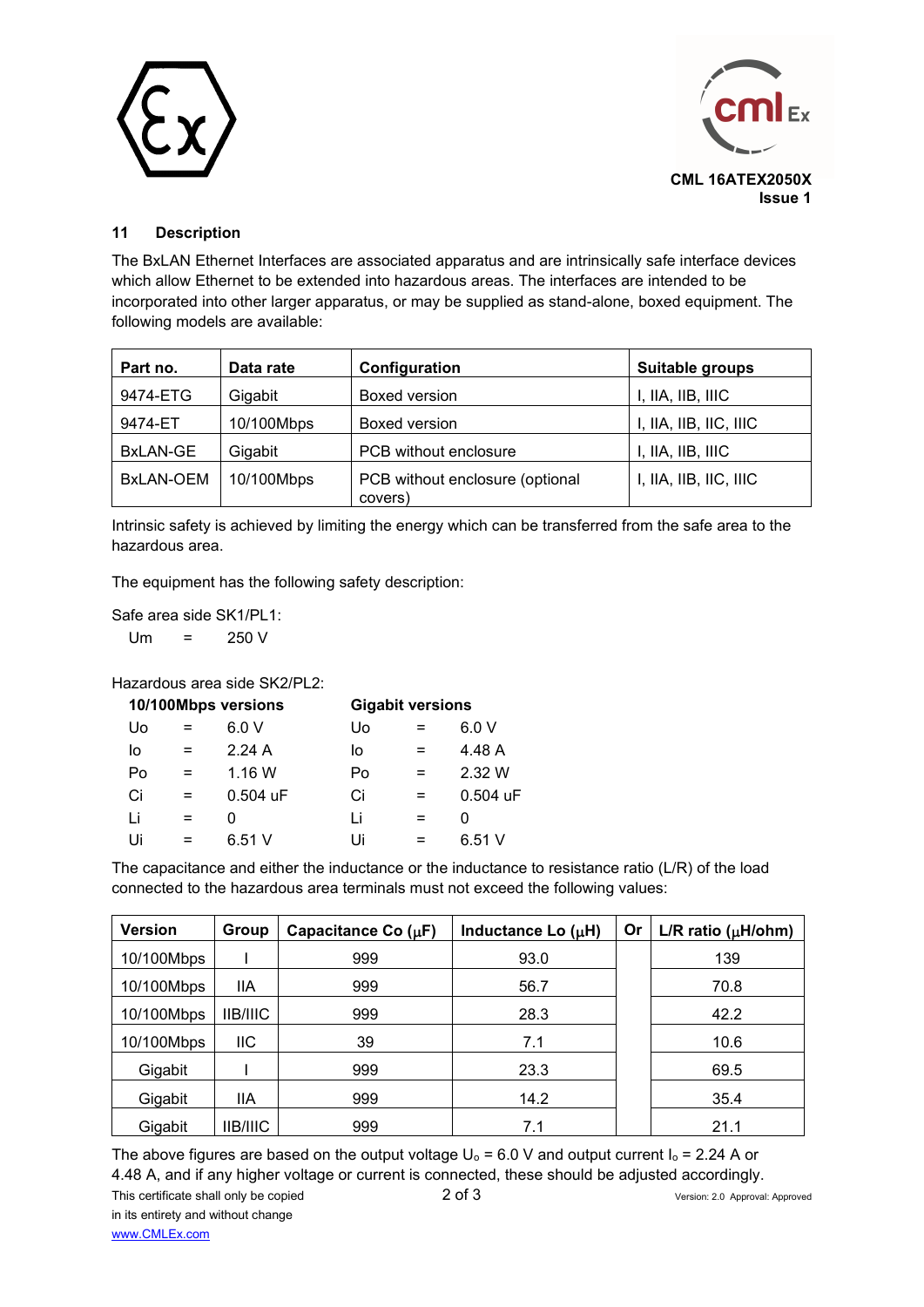



The hazardous area port may be connected to any other equipment having appropriate Entity parameters.

It is also permissible to be connected to 9400 Ethernet modules covered by these existing certificates (with or without PoEx):

| 9400 Ethernet module reference  | Certificate No.  |
|---------------------------------|------------------|
| 9400 Series Ethernet Modules    | Sira 07ATEX2064X |
| 9468 Ethernet Isolator          | Sira 07ATEX2065  |
| 9468 Ethernet Isolator (Zone 2) | Sira 08ATEX4130X |

### **Variation 1**

This variation introduces the following modifications:

- i. Update of EN IEC 60079-0 to the latest Edition.
- ii. Recognition the previous transfer of the certification from Eurofins E&E CML Limited (CML UK) to CML B.V., on this certificate.

#### **12 Certificate history and evaluation reports**

| <b>Issue</b> | <b>Associated report</b><br><b>Date</b> |            | <b>Notes</b>                           |  |
|--------------|-----------------------------------------|------------|----------------------------------------|--|
|              | 29 July 2016   R1047A/00                |            | Report for the prime certificate issue |  |
|              | 07 Oct 2021                             | R14562G/00 | Introduction of Variation 1            |  |

Note: Drawings that describe the equipment or component are listed in the Annex.

#### **13 Conditions of Manufacture**

None.

#### **14 Specific Conditions of Use (Special Conditions)**

The following conditions relate to safe installation and/or use of the equipment.

- i. When the equipment is supplied for incorporation into larger apparatus, it must be installed within an enclosure providing a minimum ingress protection of IP20.
- ii. When the equipment is supplied for incorporation into larger apparatus, separations between the PCB and all other voltage sources within the enclosure must be in accordance with Table 5 of EN 60079-11.
- iii. The quoted entity parameters of Co and Lo are applicable for the distributed capacitance and inductance in cable. Where there is circuit capacitance or inductance in the connected equipment (represented by Ci and Li respectively), then these values shall not exceed 50 % of the quoted Co and Lo.
- iv. The safe area connection SK1 must only be connected to Ethernet sources which are not Power over Ethernet (PoE) capable.
- **v.** Identical connectors are used for the safe area and hazardous area connections. Equipment labelling for correct connections shall be observed.